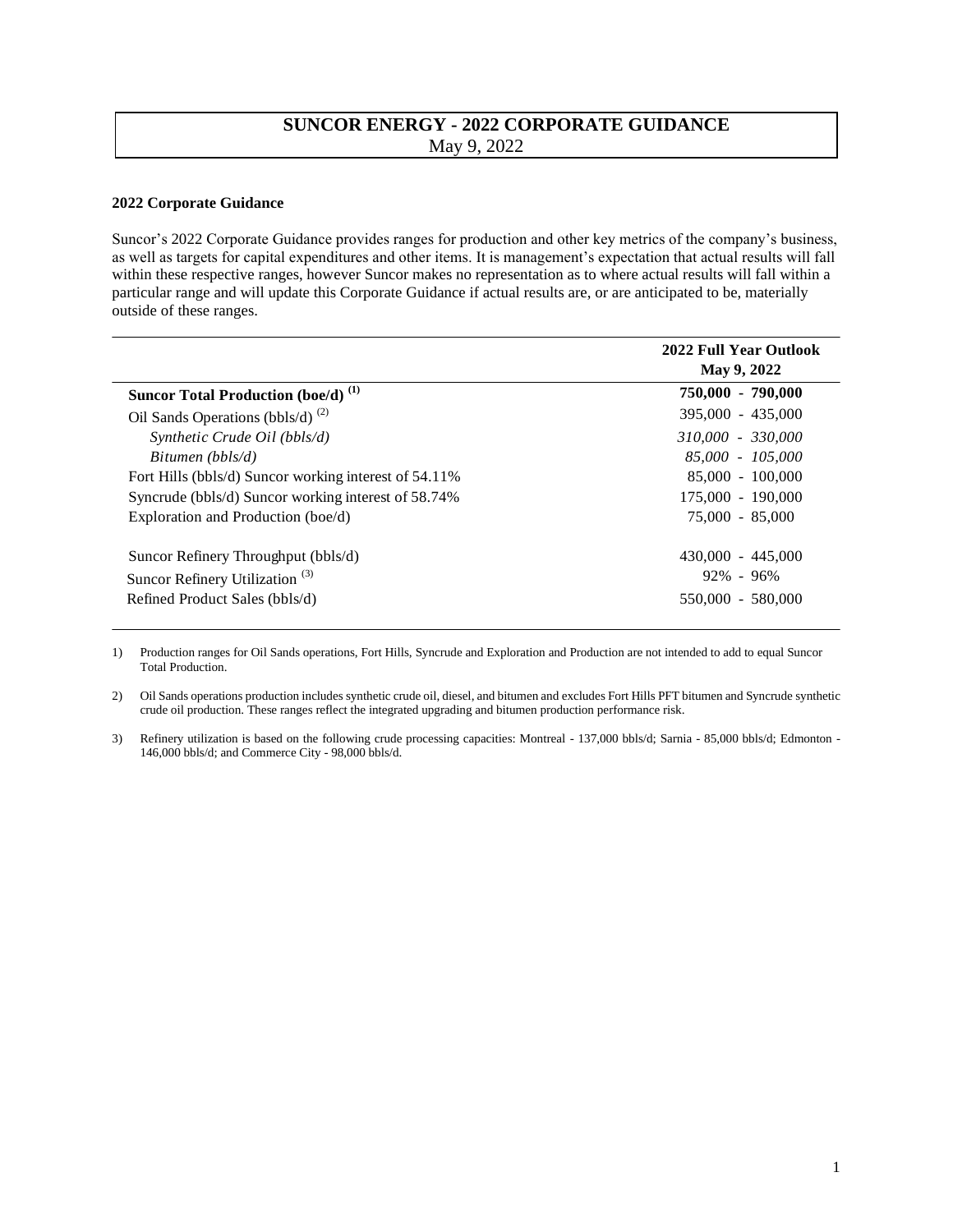## **Capital Expenditures (4)**

(C\$ millions)

|                       | 2022 Full Year Outlook<br>May 9, 2022 | % Economic<br>Investment $(5)$ |
|-----------------------|---------------------------------------|--------------------------------|
| Upstream Oil Sands    | $3,200 - 3,350$                       | 25%                            |
| Upstream E&P          | $400 - 450$                           | 95%                            |
| <b>Total Upstream</b> | $3,600 - 3,800$                       | 30%                            |
| Downstream            | $700 - 850$                           | 10%                            |
| Corporate             | $200 - 250$                           | 75%                            |
| <b>Total</b>          | 4,700                                 | 30%                            |

|                                                           | 2022 Full Year Outlook |  |
|-----------------------------------------------------------|------------------------|--|
|                                                           | May 9, 2022            |  |
| <b>Other Information</b>                                  |                        |  |
| Oil Sands Operations Cash Operating Costs (\$/bbl) (6)(9) | $$27.00 - $30.00$      |  |
| Fort Hills Cash Operating Costs (\$/bbl) (7)(9)           | $$25.00 - $28.00$      |  |
| Syncrude Cash Operating Costs (\$/bbl) (8)(9)             | $$33.00$ - \$36.00     |  |
| Current Income Taxes (C\$ millions)                       | $$4,000$ - \$4,300     |  |
| Canadian Tax Rate (effective)                             | 24% - 25%              |  |
| US Tax Rate (effective)                                   | 22% - 23%              |  |
| UK Tax Rate (effective)                                   | 37% - 42%              |  |
| Average Corporate Interest Rate                           | $5\% - 6\%$            |  |
| Oil Sands Operations Crown Royalties <sup>(10)</sup>      | 13% - 16%              |  |
| Fort Hills Crown Royalties <sup>(10)</sup>                | $5\% - 7\%$            |  |
| Syncrude Crown Royalties <sup>(10)</sup>                  | 20\% - 23\%            |  |
| East Coast Canada Royalties <sup>(10)</sup>               | 13% - 17%              |  |
| <b>Business Environment</b> <sup>(11)</sup>               |                        |  |
| Oil Prices - Brent, Sullom Voe (\$US/bbl)                 | \$101.00               |  |
| WTI, Cushing (\$US/bbl)                                   | \$97.00                |  |
| WCS, Hardisty (\$US/bbl)                                  | \$84.00                |  |
| Refining Margin - NY Harbor 2-1-1 crack (\$US/bbl)        | \$38.00                |  |

4) Capital expenditures exclude capitalized interest of approximately \$180 million.

Natural Gas Price - AECO - C Spot (\$CAD/GJ)

Exchange Rate (CADUSD)

5) Balance of capital expenditures represents Asset Sustainment and Maintenance capital expenditures. For definitions of Economic Investment and Asset Sustainment and Maintenance capital expenditures, see the Capital Investment Update section of Suncor's Management's Discussion and Analysis for the First Quarter of 2022 dated May 9, 2022(the "MD&A"), available at www. sedar.com.

6) Oil Sands operations cash operating costs per barrel are based on the following assumptions: production volumes, sales mix, and average natural gas prices as described in the tables above.

7) Fort Hills cash operating costs per barrel are based on the following assumptions: production volumes and average natural gas prices as described in the tables above.

8) Syncrude cash operating costs per barrel are based on the following assumptions: production volumes, sales mix, and average natural gas prices as described in the tables above.

9) Oil Sands operations cash operating costs, Fort Hills cash operating costs and Syncrude cash operating costs are non-GAAP financial measures. Non-GAAP financial measures are not prescribed by GAAP and therefore do not have any standardized meaning. Users are

\$6.10 \$0.78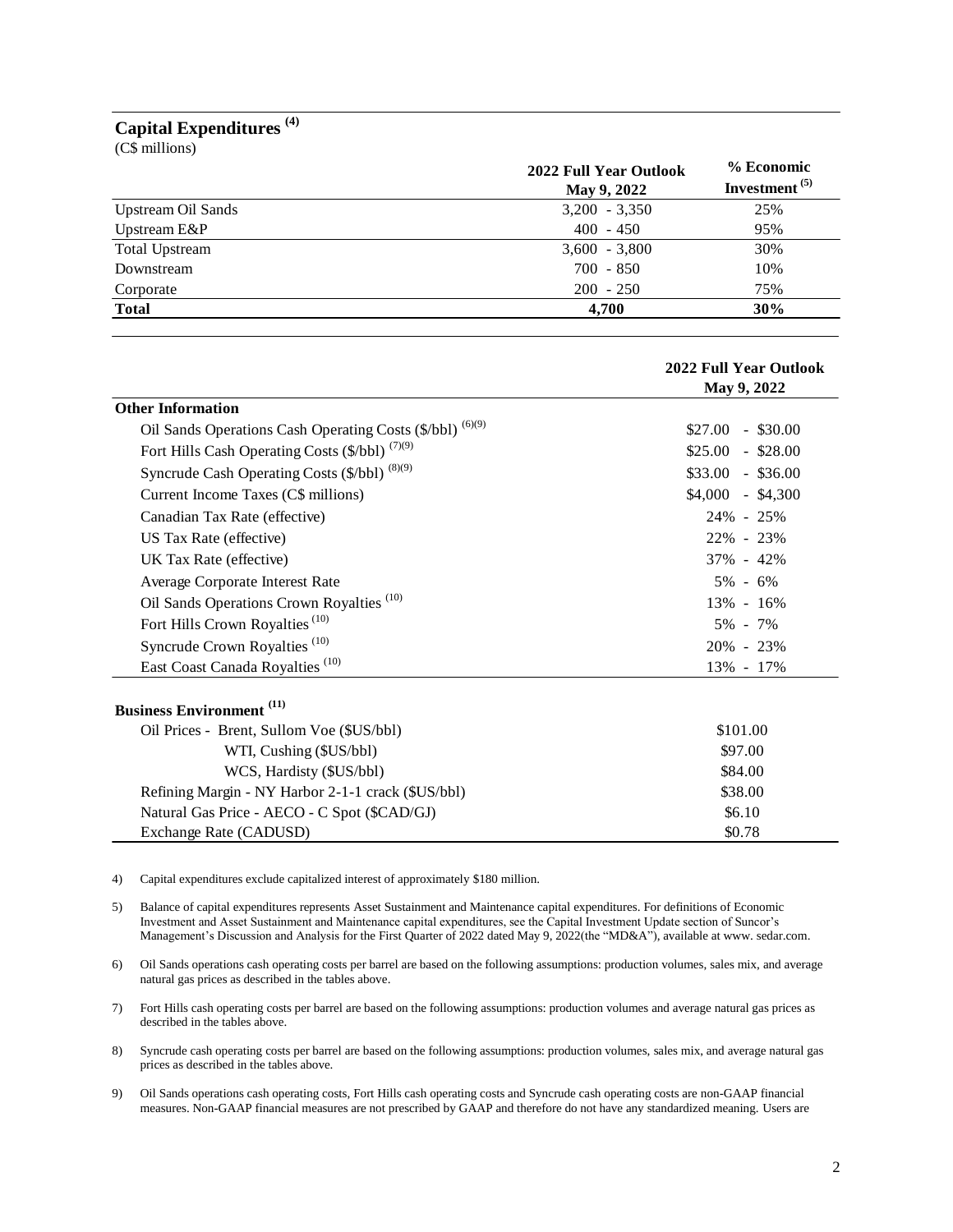cautioned that these measures may not be fully comparable to one another or to similar information calculated by other entities due to differing operations. For more information, see the Cash Operating Costs and Non-GAAP Financial Measures Advisory sections of the MD&A. Both sections are incorporated by reference herein.

--------------------------------------------------------------------------------------------------------------------------------

- 10) Reflected as a percentage of gross revenue.
- 11) Approximates the forward pricing curve at the time of publication.

Suncor's 2022 Full Year Outlook is comprised of forward-looking statements and information (collectively, "forwardlooking statements"). All forward-looking statements for the 2022 fiscal year are based on Suncor's current expectations, estimates, projections and assumptions that were made by the company in light of its experience and its perception of historical trends including expectations and assumptions concerning: the accuracy of reserves estimates; the current and potential adverse impacts of the COVID-19 pandemic, including the status of the pandemic and future waves; commodity prices and interest and foreign exchange rates; the performance of assets and equipment; capital efficiencies and cost-savings; applicable laws and government policies; future production rates; the sufficiency of budgeted capital expenditures in carrying out planned activities; the availability and cost of labour, services and infrastructure; the satisfaction by third parties of their obligations to Suncor; the development and execution of projects; and the receipt, in a timely manner, of regulatory and third-party approvals. Forward-looking statements are not guarantees of future performance and involve a number of risks and uncertainties, some that are similar to other oil and gas companies and some that are unique to our company. Suncor's actual results may differ materially from those expressed or implied by our forward-looking statements and you are cautioned not to place undue reliance on them.

Assumptions for the Oil Sands operations, Syncrude and Fort Hills 2022 production outlook include those relating to reliability and operational efficiency initiatives that the company expects will minimize unplanned maintenance in 2022. Assumptions for the Exploration and Production 2022 production outlook include those relating to reservoir performance, drilling results and facility reliability. Factors that could potentially impact Suncor's 2022 corporate guidance include, but are not limited to:

- Bitumen supply. Bitumen supply may be dependent on unplanned maintenance of mine equipment and extraction plants, bitumen ore grade quality, tailings storage and in situ reservoir performance.
- Third-party infrastructure. Production estimates could be negatively impacted by issues with third-party infrastructure, including pipeline or power disruptions, that may result in the apportionment of capacity, pipeline or third-party facility shutdowns, which would affect the company's ability to produce or market its crude oil.
- Performance of recently commissioned facilities or well pads. Production rates while new equipment is being brought into service are difficult to predict and can be impacted by unplanned maintenance.
- Unplanned maintenance. Production estimates could be negatively impacted if unplanned work is required at any of our mining, extraction, upgrading, in situ processing, refining, natural gas processing, pipeline, or offshore assets.
- Planned maintenance events. Production estimates, including production mix, could be negatively impacted if planned maintenance events are affected by unexpected events or are not executed effectively. The successful execution of maintenance and start-up of operations for offshore assets, in particular, may be impacted by harsh weather conditions, particularly in the winter season.
- Commodity prices. Declines in commodity prices may alter our production outlook and/or reduce our capital expenditure plans.
- Foreign operations. Suncor's foreign operations and related assets are subject to a number of political, economic and socio-economic risks.
- Government Action. Further action by the Government of Alberta regarding production curtailment may impact Suncor's Corporate Guidance and such impact may be material.
- COVID-19 Pandemic: This guidance is subject to a number of external factors beyond our control that could significantly influence this outlook, including the status of the COVID-19 pandemic and future waves, and any associated policies around current business restrictions, shelter-in-place orders, or gatherings of individuals. As a result of the volatile business environment and the uncertain pace of an economic recovery it is challenging to determine the overall outlook for crude oil and refined product demand, which remains dependent on the status of the COVID-19 pandemic.